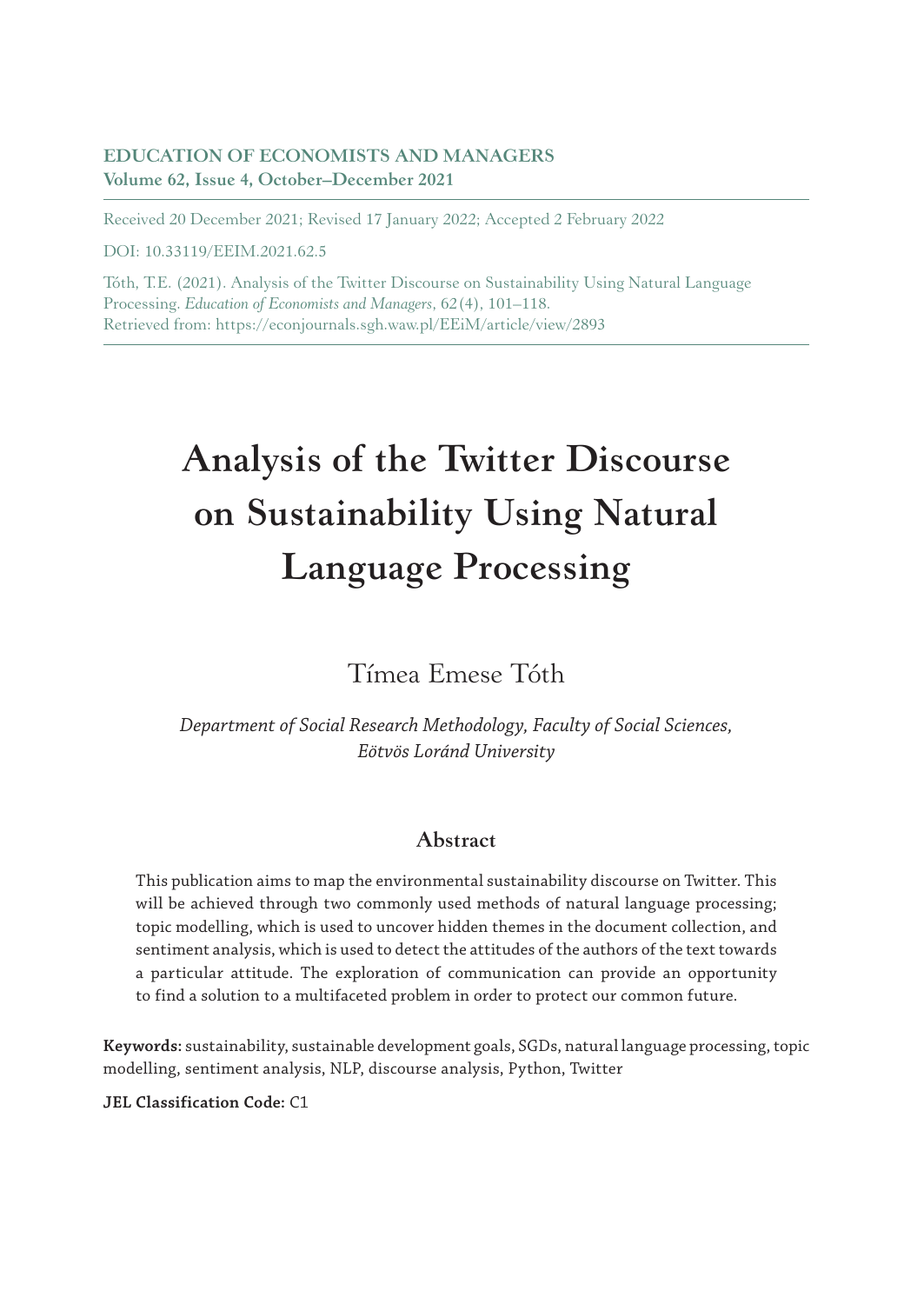## **Introduction**

The aim of this article is to use computational text analytics to explore what typical attitudes can be detected in sustainability-related communication on Twitter. According to some experts, we are currently facing risks that make it impossible for people between the ages of 20 and 30 to live up to a peaceful old age on this planet without natural disasters, forest and bush fires, poverty, famine, epidemics, or wars over largely intact territories. The question is, why do we not act?

The period under study, 2007–2020, is not only of historical importance for environmental sustainability. With the rapid development of technology, the Internet, and social media, the everyday user has become a content producer, generating billions of pieces of textual content that reveal a lot about people's opinions, mindsets, attitudes, and actions. To research the textual content produced in this way, new disciplines have developed and come to the fore, such as the field of quantitative text analysis (Németh, Katona, & Kmetty, 2020), which allows the process, the discourse, to be studied as an external participant, without the respondent's compliance constraint. Those who use classical survey methods are increasingly running into obstacles that hinder the proper use of the method, for example, the tendency of non-response to increase or the aforementioned compliance constraint (Németh, Katona, & Kmetty, 2020) As I mentioned earlier, the method of quantitative text analysis, even if it is certain that it will never be equivalent to the survey method and will not replace it, makes discourse analysable as an external observer.

The analytical database consists of tweets that were generated on Earth Overshoot Day when we use up our annual energy reserves. An additional criterion was that only posts in English that contain at least one of the terms 'sustainable' and 'sustainability' were analysed. Two methods are used to explore the discourse: topic modelling using Latent Dirichlet Allocation to identify sub-topics in the discourse, and analysis using the VADER sentiment lexicon to identify attitudes and attitudes presented by posters of relevant tweets. If this exploration of communication is carried out, it may be possible to see the gaps in communication, the paths that have not yet been taken, and the paths that can be taken towards sustainable living.

## **Theoretical background overview**

Before presenting the current situation on environmental sustainability in detail, I reckon it is important to relate the Internet-based revolution discussed earlier to the professional context, thus validating the relevance of Internet sources in the next chapter.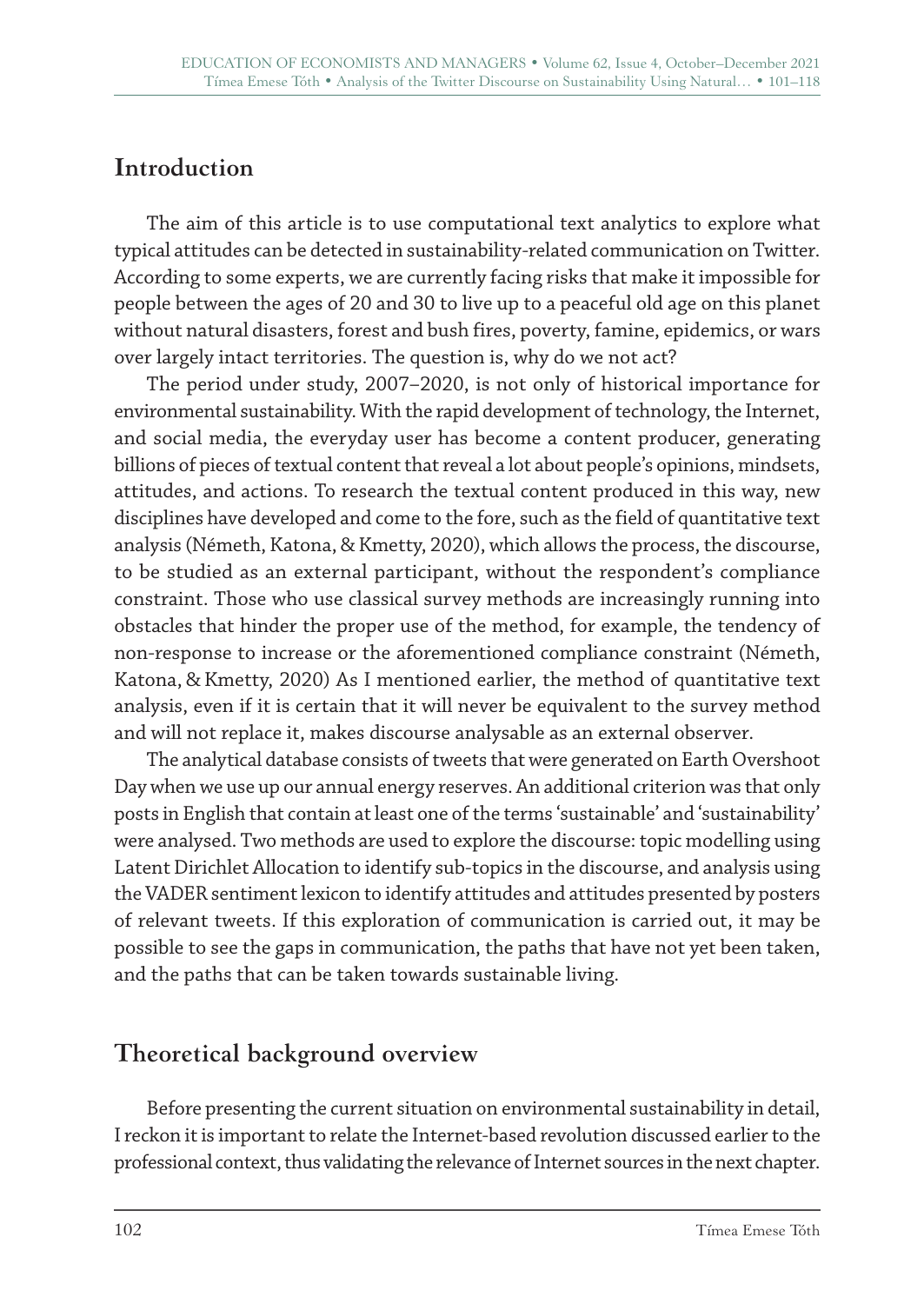At the level of everyday experience, we can observe that when we need information, we turn to the Internet first and foremost rather than going to a library or a newsagent for our journal. We simply often lack the time for anything else. So how can we expect organisations to deal with global problems to keep up with the rapidly changing situation, even on a daily basis, with new official publications on the state of play?

The primary aim of the Internet resources used in this chapter is, therefore, to show where more in-depth information and up-to-date data can be found nowadays (official websites are constantly updated between consecutive reports).

The second aim is to highlight that the scientific discourse on sustainability is not always available in the form of publications. Science also has to adapt to the information habits of an accelerated world, especially if it is to make a real difference. And this is an issue so central from the viewpoint of sustainability that it cannot be ignored.

## **Description of the current situation**

A mass extinction event is defined as a large-scale and sudden loss of a species, trait, or characteristic of one of the billions of species around us. According to experts on the history of the Earth, humanity is on the verge of the sixth extinction event.

The Intergovernmental Panel on Climate Change (IPCC) $^{\rm 1}$  reports in its Fifth Assessment, published in 2014, that the human impact on climate is clear and that, if it continues to increase, there will be severe and irreversible impacts (IPCC, 2020). Since then, special reports $^2$  have shown that biodiversity is on an accelerating path to extinction as the planet's resilience declines,<sup>3</sup> despite a series of agreements to avoid climate catastrophe.4

In their research summary book *Big World, Small Planet*, published in 2015, Johan Rockstörm and Matthias Klum describe the components that influence the Earth's ecosystems.

For each of these, a planetary limit has been set, which, if exceeded, will upset the planet's life-support balance and threaten the very existence of our own species, but if we stay within the limits, our existence can remain sustainable (Rockstörm & Klum, 2015).

 $1$  In 1988 it was established by the United Nations Environment Programme (UNEP) and the World Meteorological Organization (WMO) to provide political leaders with regular scientific assessments.

<sup>2</sup> https://www.ipcc.ch/reports/

<sup>3</sup> https://www.overshootday.org/

<sup>4</sup> https://www.consilium.europa.eu/en/policies/climate-change/paris-agreement/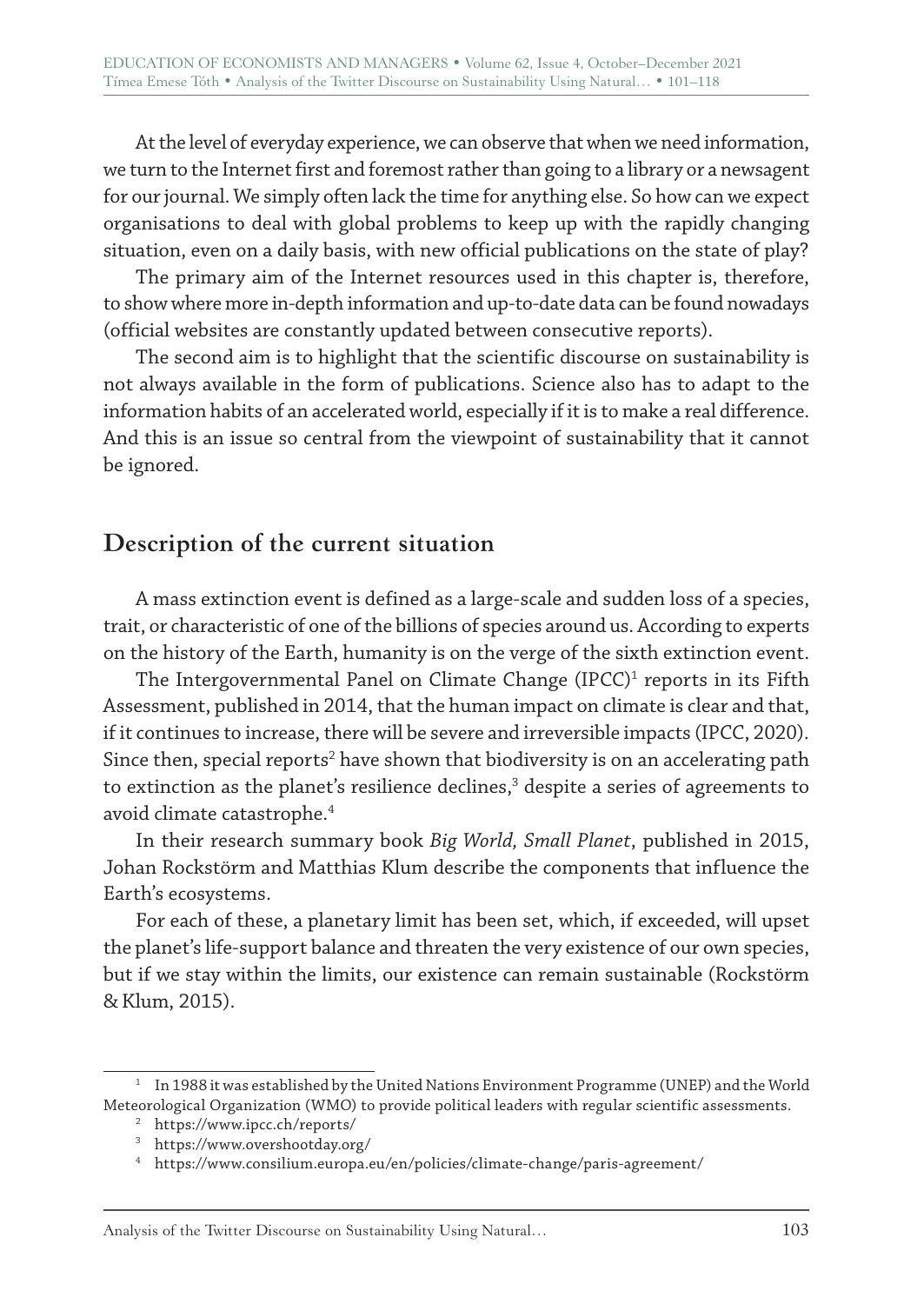The elements included were climate change, ocean acidification, stratospheric ozone depletion, nitrogen and phosphorus flows, fresh-water use, land-system change, biodiversity loss, atmospheric aerosol loading chemical pollution.





# **Opportunities for change**

Fortunately, a sustainable future is not lost yet, as a group of researchers and scientists have outlined a number of possible ways to achieve sustainability goals.

Economist Kate Raworth, in her book *The Doughnut Economics: 7 Ways to Think Like a 21st Century Economist* (2017), has created a model based on the work of Rockstörm and Klum, which includes the steps needed to live sustainably. The model is called 'The Doughnut of social and planetary boundaries'. The goals and instruments set out in this model are very similar to the UN Sustainable Development Goals (SDGs), which are based on the 2030 targets adopted in 2015.<sup>5</sup> In the paper,

Source: Finnish Environment Institute.

<sup>5</sup> https://sdg-tracker.org/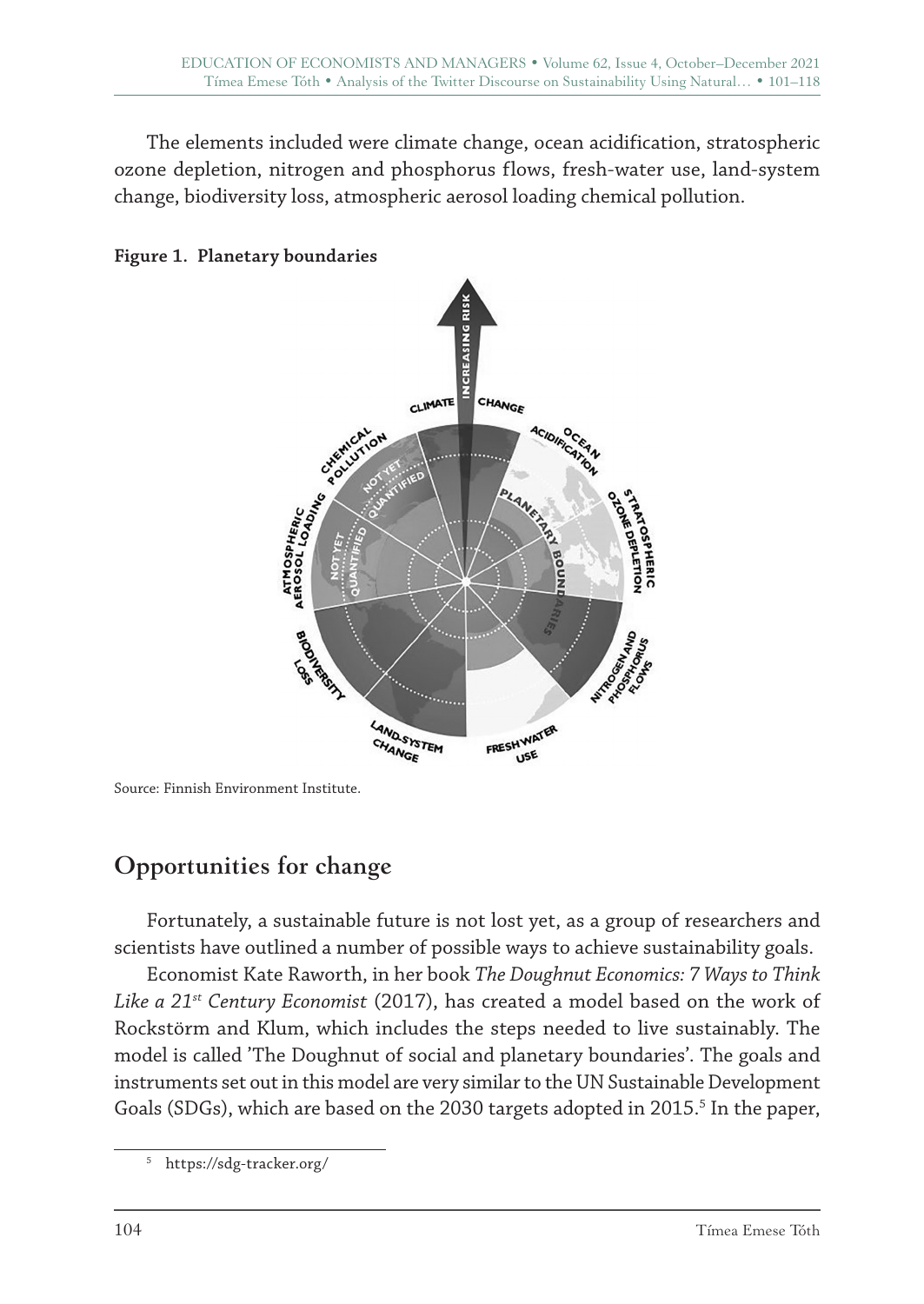Raworth presents seven new ways to change fundamentally economic thinking that is key to the future, also because the actions of its actors have a significant weight in both energy use and the choice of how it is delivered (Raworth, 2017). A key question in examining the process of human population is whether we will reach the plateau of sustainable living referred to in the demographic context, where we can simultaneously achieve profit, human well-being, and the good of the Earth. To achieve the goals, we would have to maintain the living standards of rich countries by reducing their ecological footprint and increase those of poor countries, thus accelerating their demographic transition by maintaining their ecological footprint. To tackle these challenges, we must both question the indicators that express the well-being of a country (Dasgupta & McKenzie, 2020), and consider whether growth is indeed a fundamental element of economic and political success. The question is: can economic growth be green? The answer is to be found in a multivariate equation, which is currently being solved (Drews & Antal, 2016; Drews & Reese, 2018).

The IEA analysis $^{\rm 6}$  published on 2 March 2021 shows that global carbon dioxide emissions in December 2020 were 2%, or 60 million tonnes, higher than in the same month the previous year. On these trends, we can expect an average temperature increase of 2.5**–**2.8°C by 2100, well above the 1.5**–**2°C limit set in the Paris Agreement.7 Achieving this objective would require, first and foremost, a change in energy sources towards clean energy. This could reduce further greenhouse gas emissions and slow down ocean acidification. While the issue of energy storage remains unresolved, a series of efforts to promote the use of solar, wind, hydro, and geothermal energy is a sure way forward (Attenborough & Hughes, 2020).

A priority to protect our waters would be to further increase the extent of marine protected areas and to develop a sustainable fisheries strategy, which the UN and the World Trade Organisation are currently working on.<sup>8/9</sup>

The protection of forests and land should also aim at restoring the biodiversity of the population of the area, i.e., reforesting the area. The main means of achieving this are to maintain existing forests,<sup>10</sup> reduce logging, afforest agricultural land (Alexandratos & Bruinsma, 2020; FABLE, 2020). It would also be important to reduce soil-damaging operations, reform agricultural practices, $11/12$  and change nutritional habits.<sup>13</sup>

<sup>6</sup> https://www.iea.org/news/after-steep-drop-in-early-2020-global-carbon-dioxide-emissionshave-rebounded-strongly

<sup>7</sup> https://ourworldindata.org/future-emissions

<sup>8</sup> https://www.thebluecarboninitiative.org/

<sup>9</sup> https://www.protectedplanet.net/en/thematic-areas/marine-protected-areas

<sup>10</sup> https://www.un-redd.org/

 $^{\rm 11}$ https://www.wur.nl/en/Research-Results/Research-Institutes/Environmental-Research/ Programmes/Green-Cities/Urban-food-systems.htm

<sup>12</sup> https://www.rethinkx.com/food-and-agriculture-executive-summary

<sup>13</sup> https://www.pnas.org/content/early/2016/03/16/1523119113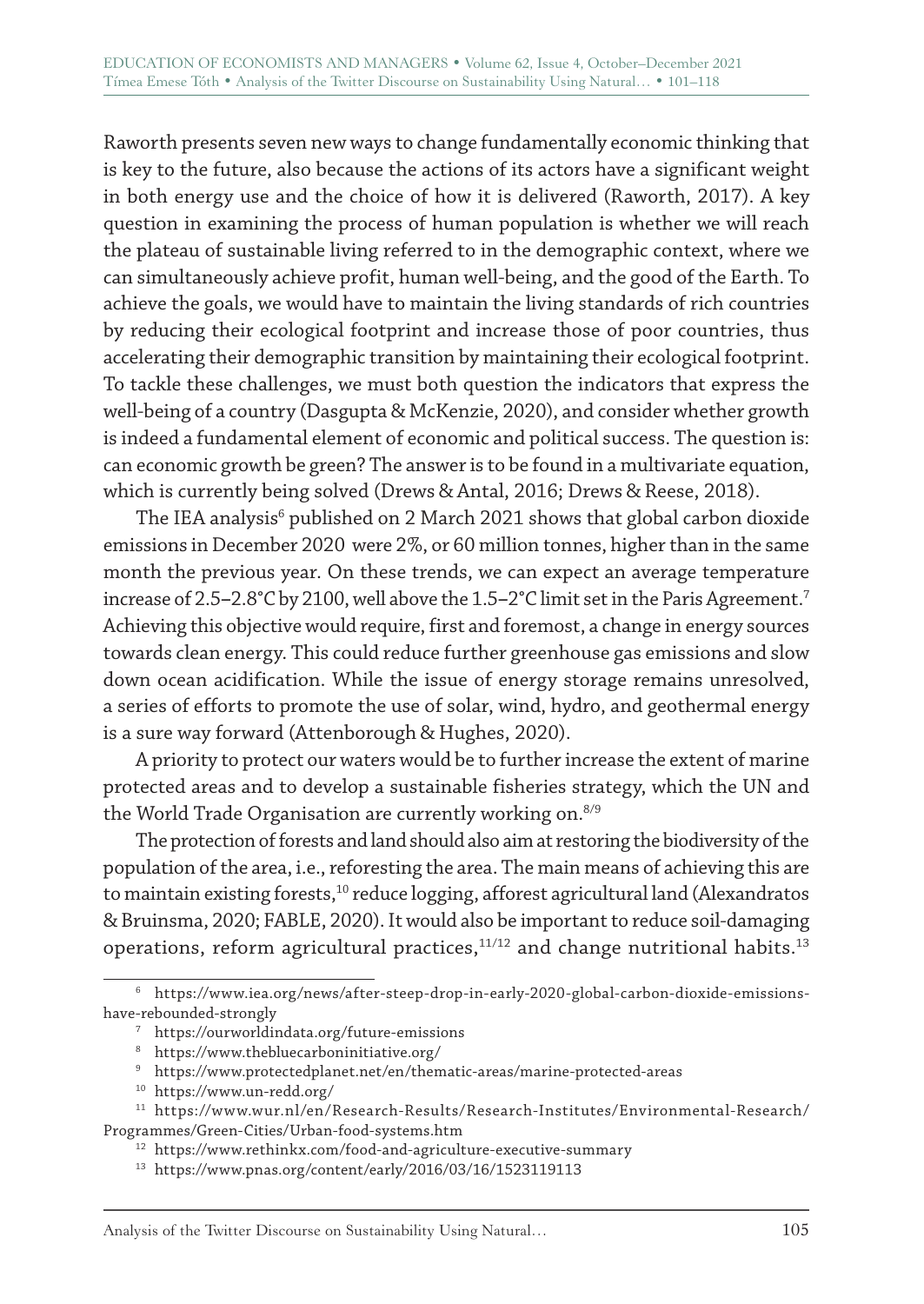## **Theoretical overview of the methodology**

#### **Text data generation and the amount of information**

With the rapid development of technology and the emergence of the Internet and social media, the ordinary user has become a content producer themselves, with the opportunity to actively comment, share, and react to content on the Internet. As a result, there are now billions of such data, which tell us a lot about people's opinions, mindsets, and attitudes (Evans-Acaves, 2016). In numerical terms, thanks to the Big Data revolution, 4.5 billion people will have used the Internet by the beginning of 2020, 3.8 billion of whom will have been members of a social media site, according to a report published by Digital Reports.<sup>14</sup> One of the most popular platforms is Twitter, where an average of 6,000 tweets are posted every second, which means 350,000 tweets per minute and 500 million per day.15

Processing texts and extracting information from them is not too challenging for the average user, given that he or she only deals with a small detail. However, comprehensively reviewing and processing such a large amount of data can be timeconsuming and challenging with manual processing methods, but with algorithmic solutions this is no longer an obstacle.

## **Topic modelling**

The method aims to identify the themes of a collection of documents. The method assumes that there are words with strong semantic information and that documents on similar topics use similar groups of words. One of the best-known topic modelling techniques is the Latent Dirichlet Allocation (LDA), first described by Blei et al. in 2003 (Blei et al, 2003). LDA performance can be measured by, among other things, log likelihood, or log likelihood-based metrics such as perplexity, most often on the part of the corpus retained for testing, the test corpus (Blei et al, 2003). With the topical coherence indicator, the interpretability of the topics, the internal coherence, can be examined by considering the semantic similarity of the terms that characterise the topics (Stevens et al., 2012). Among the coherence indicators, I use the c\_v indicator, which is based on the co-occurrence of word pairs and can take a value between 0 and 1. Roughly speaking, we can say that the coherence of a model

<sup>14</sup> https://datareportal.com/reports/digital-2020-global-digital-overview

<sup>15</sup> https://www.internetlivestats.com/twitter-statistics/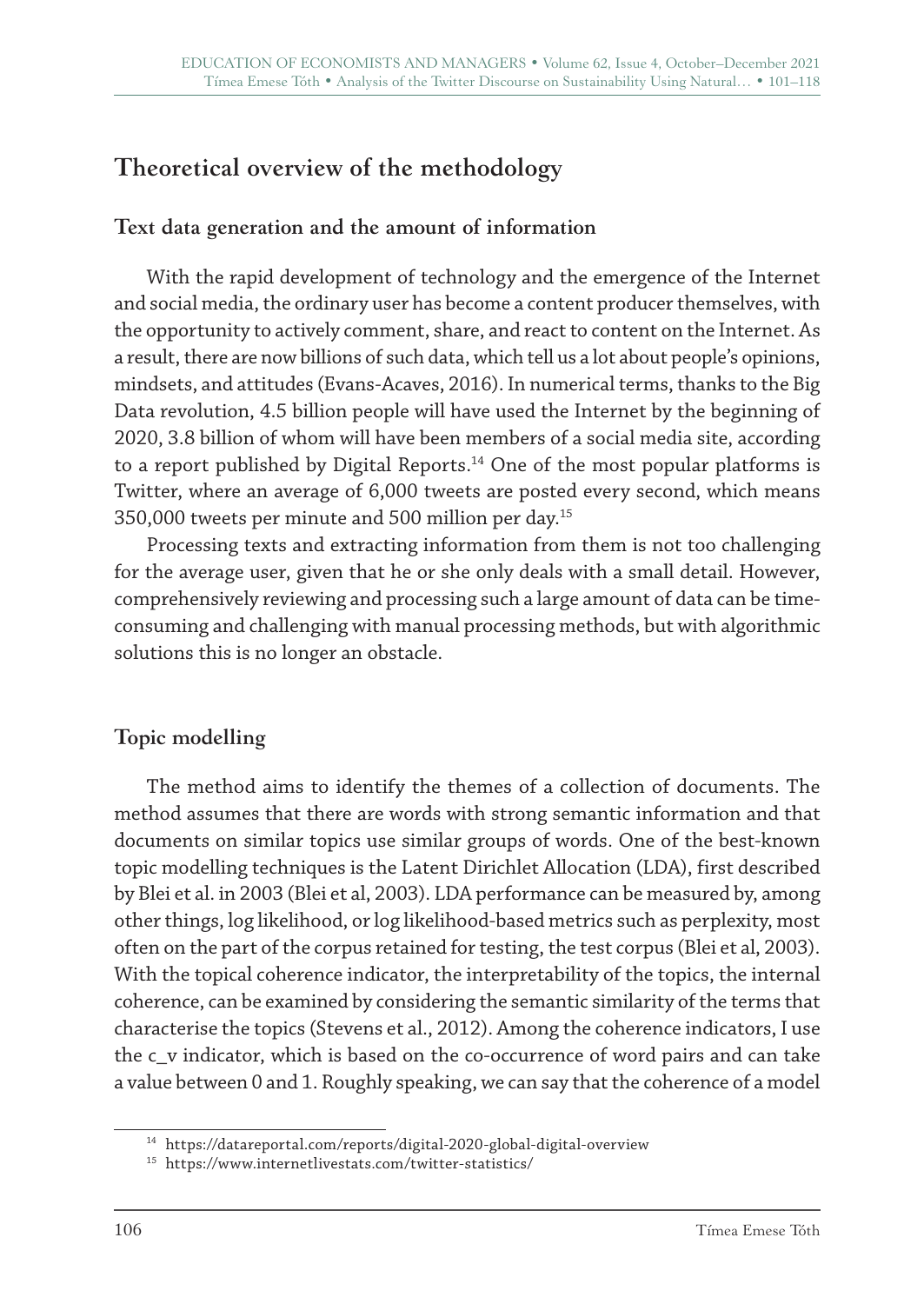is considered poor up to 0.0–0.3, low between 0.31–0.4, acceptable between 0.41– 0.6, good between 0.61–0.8, and poor again above that. In practice, I perform the topology modelling using the Gensim package<sup>16</sup> implemented in the Python library.

#### **Sentiment analysis**

The aim of sentiment analysis is to find out people's opinions, attitudes, and even feelings about a particular issue, based on texts alone. In practice, I carried out sentiment analysis using the VADER programme. It is a special lexicon containing 9,000 lexical features, including words, emoticons, abbreviations, and slang expressing emotion. VADER does not calculate the polarity and intensity of words separately but aggregates the results in an indicator called a normalised 'valence-score'. For text fragments, it calculates the proportion of negative/neutral/positive terms in the fragment, considering the intensities, and then normalises it to a range from –1 to 1. VADER performs quite accurately when compared to other competitor tools and by itself, coming first in the evaluation of tweets, both when considering human annotators and other software. In the other tests, only the human annotator scored higher in accuracy (Hutto & Gilbert, 2015).

It is important to note that I do not treat the results of the sentiment analysis as an indication of attitudes towards the subject, but I interpret them according to the typical attitudes (positive-negative-neutral) presented by the texts on the subject.

#### **Advantages and disadvantages of the method used**

Obviously, as with all methods, there are advantages and disadvantages. I mentioned the advantages in the introduction and referred to them before, but briefly, once again I would like to point out that it is that algorithmic processing of the text allows us to analyse large amounts of data quickly without direct intervention. Its drawbacks include, among others, as compared to classical surveys, coverage errors and representativeness issues. Not everyone is represented in each community space, which further leads to the fact that we cannot analyse everyone's opinion based on different inclusion probabilities. Several reasons for the lack of representation of subjects in a given space can be listed, which can be explored either by examining classical sociodemographic variables or by examining the temporal dynamics of community surfaces. Another important methodological issue is

<sup>16</sup> https://pypi.org/project/gensim/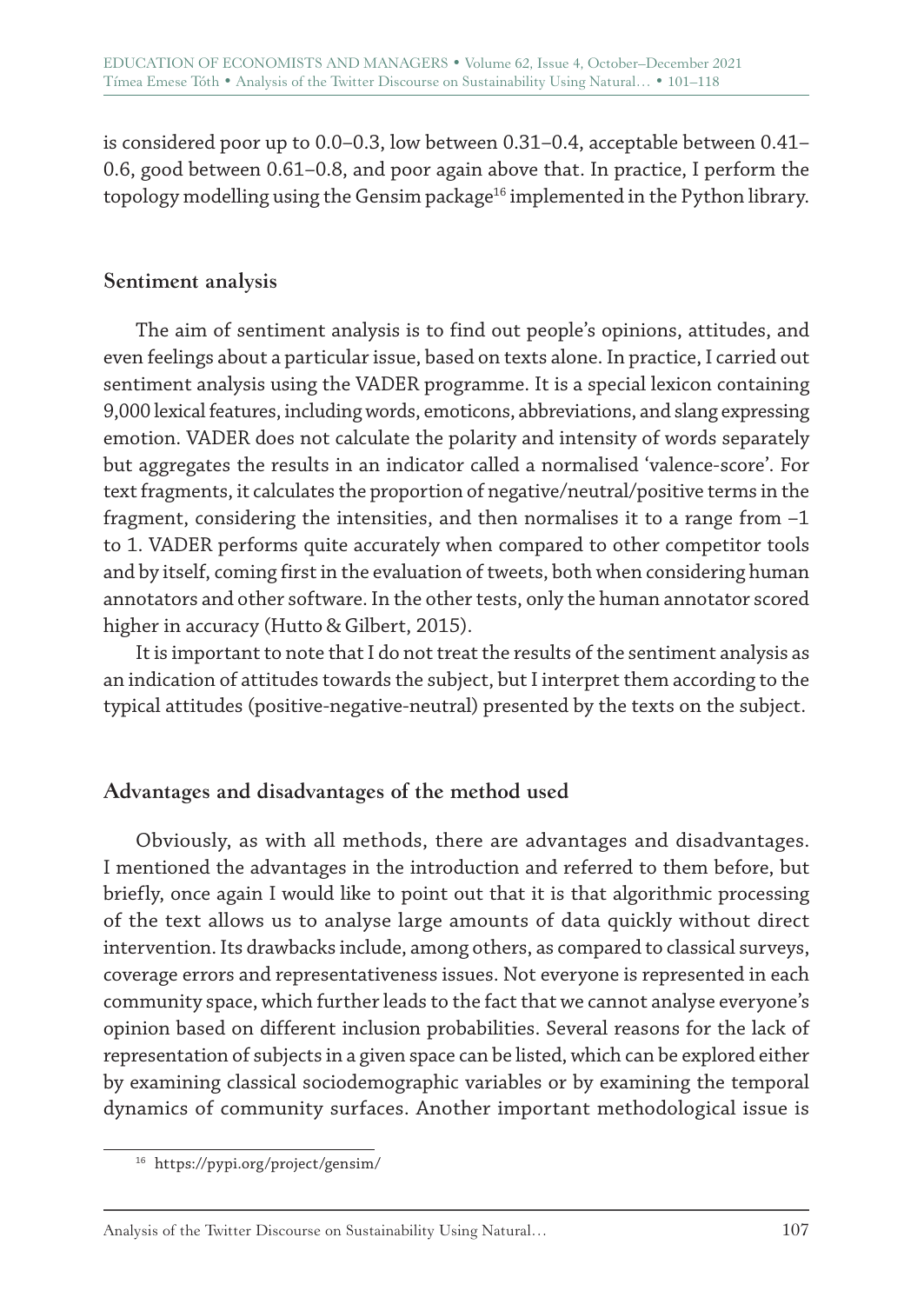the comparability of the results of different publications and the extent to which the results can be generalised. For such research, again in a similar way to survey methods, a sampling design should be developed. Here, too, we need to select the platforms, the texts that we consider relevant (this is often filtered by search terms), we need to consider the temporal aspects, we can examine the relative trends in social media use and the possibilities for analysis, which social media platforms are more popular in which period, which ones have the most privacy and data protection and data request possibilities. In addition, there is still the issue of tuning the parameterisation of the algorithms to fit the research topic, which can show quite a lot of variability. With all this, I do not want to emphasise that the results of the method are not suitable for comparison with the results of other studies, but only to point out the circumstances in which they occur. In this research, I have taken as a basis several studies on similar topics, e.g., Kirilenko & Stepchenkova, 2014; Cody et al., 2015; Nik-Bakht & El-Diraby 2016; Dahal & Kumar, Li, 2019; Ballestar, Cuerdo-Mir, & Freire-Rubio, 2020; Radi & Shokouhyar, 2020; however, I do not aim to compare the results due to its multiple aspects.

## **Description of the research**

#### **Data collection**

My analytical database consists of scraped tweets from Earth Overshoot Day, from the creation of Twitter. Criteria included that the tweets contain at least one of the words: 'sustainable' and 'sustainability'. The scraping was done using the Twint package, which can be implemented in Python. Both in selecting the time period and in finding relevant search terms I took into account the results of previous research on a similar topic (Kirilenko & Stepchenkova, 2014; Cody et al., 2015; Nik-Bakht & El-Diraby 2016; Dahal, Kumar, & Li, 2019; Ballestar, Cuerdo-Mir, & Freire-Rubio, 2020; Radi & Shokouhyar, 2020). Retweets are not included in the database, which contains all the relevant posts of the whole day, 61,083 in total.

| Year | Word Overshoot Day | Number of tweets | Unit of analysis |
|------|--------------------|------------------|------------------|
| 2006 | 2006.08.19         | no data          |                  |
| 2007 | 2007.08.17         |                  |                  |
| 2008 | 2008.08.14         | 49               |                  |
| 2009 | 2009.08.18         | 1,587            |                  |

**Table 1. Database Structure**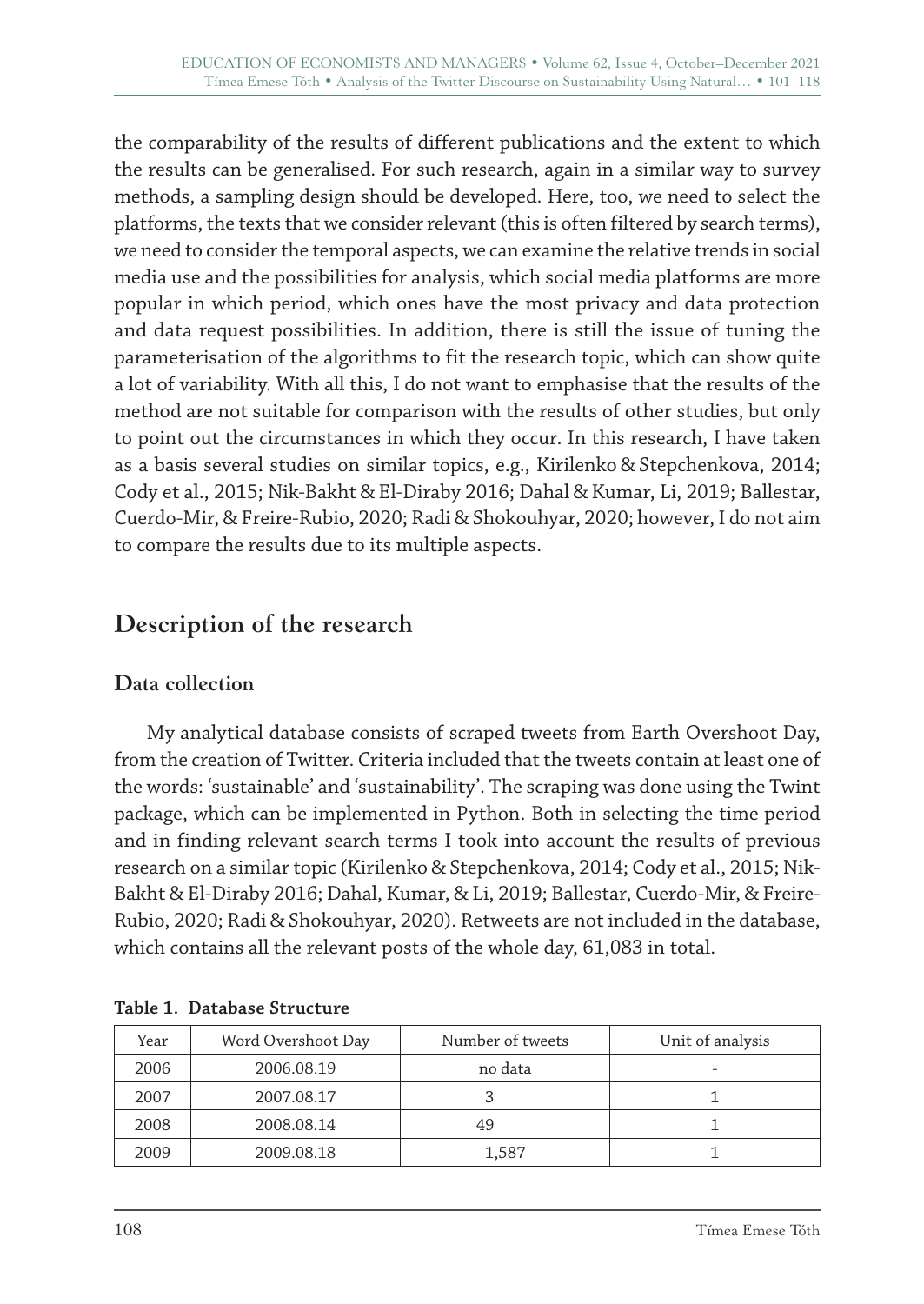EDUCATION OF ECONOMISTS AND MANAGERS • Volume 62, Issue 4, October–December 2021 Tímea Emese Tóth • Analysis of the Twitter Discourse on Sustainability Using Natural… • 101–118

| Year | Word Overshoot Day | Number of tweets | Unit of analysis |
|------|--------------------|------------------|------------------|
| 2010 | 2010.08.07         | 1,329            | 1                |
| 2011 | 2011.08.04         | 4,457            | $\overline{2}$   |
| 2012 | 2012.08.04         | 2,923            | $\overline{2}$   |
| 2013 | 2013.08.03         | 2,537            | $\overline{2}$   |
| 2014 | 2014.08.04         | 5,920            | $\overline{2}$   |
| 2015 | 2015.08.05         | 8,491            | $\overline{2}$   |
| 2016 | 2016.08.05         | 6,168            | 3                |
| 2017 | 2017.08.01         | 6,538            | 3                |
| 2018 | 2018.07.29         | 4,183            | 3                |
| 2019 | 2019.07.29         | 9,543            | 3                |
| 2020 | 2020.08.22         | 7,355            | 3                |

Source: own work.

The categorisation is based on David Attenborough's book *A Life on Our Planet* and the Paris Agreement. Attenborough identified an important phase from 1997– 2011 and then another phase from 2011–2020, but in order to carry out the analysis with a more balanced number of cases at even intervals, I split the second phase into two parts based on the Paris Agreement's declaration of 2015.

#### **Steps of the analysis**

In the first step, to make the data usable, I perform a data cleansing process, removing variables that I will not use later but that 'go with' the tweets while scraping, and the text that is otherwise inappropriate, such as only spaces. On the other hand, I convert the appropriate texts to the appropriate form so that the algorithm can interpret them (Németh, Katona, & Kmetty, 2020; Denny & Spirling, 2018). Then, in the second part of the analysis, I use the Gensim package to find the best fitting and meaningful topics for each section, using both qualitative text processing and algorithmic methods. For the algorithmic method, I optimise the parameters between 3 and 11 using the literature. In the third section, I carry out the sentiment analysis of the subsamples. My hypothesis is that I will find predominantly neutral and positive texts, on the one hand, because emphasising negatives in the sustainability discourse can lead to counterproductivity, and on the other hand, because social networking sites are characterised by the positivist approach. The results will be presented section by section, using a combination of methods.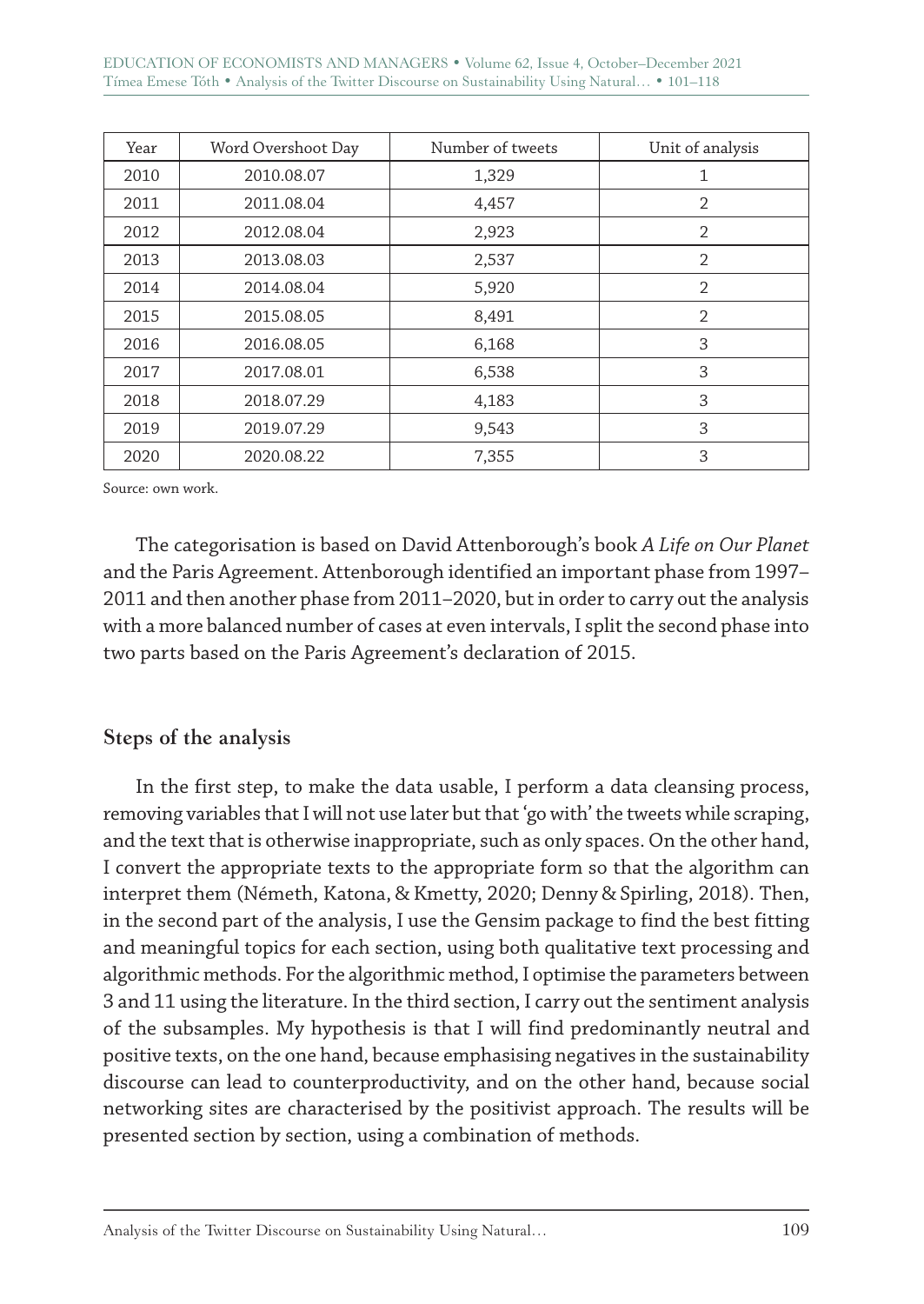# **Results**

## **The first analysis phase (2007–2010)**

After completing the pre-processing, a total of 2,938 tweets were included in this section. The most frequently used words, regardless of the topic, were **'***green', 'energy', 'design', 'pioneer', 'live', 'food', 'lifestyle', 'new', 'business', 'make'*, which are mostly related to the general lifestyle in line with the environment. For this section, **50.27% neutral, 42.95% positive, and 6.78% negative** sentiment tweets were produced. For the tweets in the 2007**–**2010 range, a total of 6 different and distinct topics were found, with a good fit.

Topics three and six are quite close, which may be justified by the theory that well-chosen, quality products result in significant energy savings due to longer life. For all the themes, tweets reflecting negative attitudes were the least represented, with only the third and sixth, i.e., the connected themes, showing examples of tweets with positive attitudes being more represented than neutral ones. The most positive topics are related to agriculture and food, and the most negative are related to sustainable homes. In general, the mood of the topics is no different. The most common words that make up the topics tend to refer more to the general lifestyle of individuals and less to reflection on the global situation.

#### **The second analysis phase (2011–2015)**

A total of 24,090 tweets were included in the analysis phase from 2011 to 2015, which is almost ten times the number of tweets included in the first part. A total of 5 topics were created, similar to the previous method, also with acceptable topic coherence. The 10 most frequent words, regardless of the topic were: **'development', 'AMP',<sup>17</sup> 'food', 'make', 'business', 'CSR',<sup>18</sup> 'green', 'need', 'environment', 'future'.** In contrast to the previous survey, social responsibility and common sustainability efforts were given greater emphasis, with **48.45% neutral and 44.54% positive, 7% negative.**

<sup>&</sup>lt;sup>17</sup> AMP is a company dedicated to the development and management of renewable energy infrastructure, based in Canada, founded in 2009.

<sup>&</sup>lt;sup>18</sup> CSR is corporate social responsibility.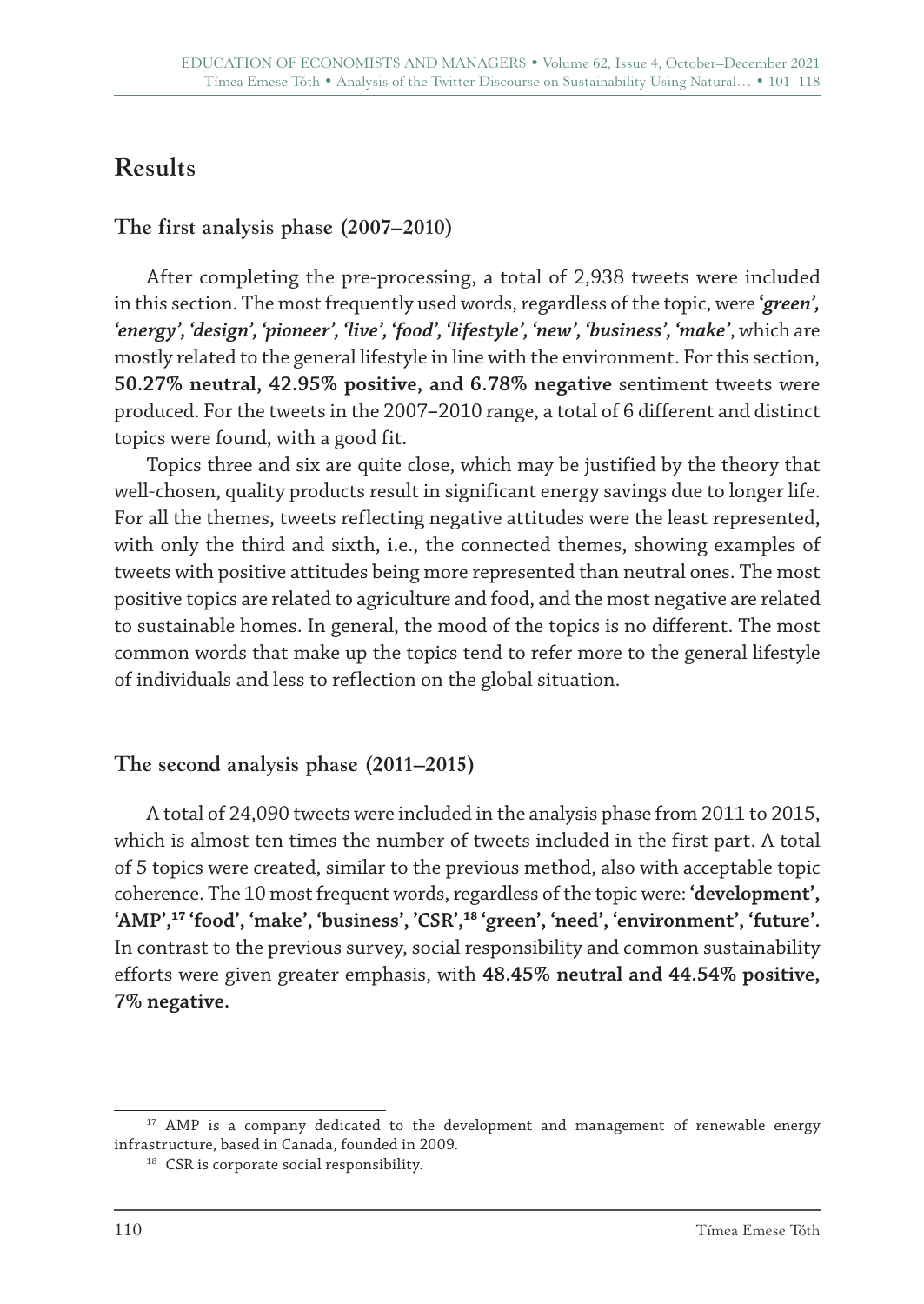| ļ                          |
|----------------------------|
| c<br>C<br>C<br>C<br>C<br>İ |
|                            |
|                            |
|                            |
| ļ<br>j                     |
|                            |
| ı<br>ļ<br>I                |
| ı                          |
| ı                          |
| i                          |
| ı<br>j<br>١                |
| i                          |

|                            |                                                                                                                               | Table 2. Subtopics and sentiment analysis of tweets from 2007–2010                           |                                                                                          |                                                                                          |                                                                                |                                                                                              |
|----------------------------|-------------------------------------------------------------------------------------------------------------------------------|----------------------------------------------------------------------------------------------|------------------------------------------------------------------------------------------|------------------------------------------------------------------------------------------|--------------------------------------------------------------------------------|----------------------------------------------------------------------------------------------|
| Topic number               | $1st$ topic                                                                                                                   | 2 <sup>nd</sup> topic                                                                        | 3 <sup>rd</sup> topic                                                                    | 4 <sup>th</sup> topic                                                                    | 5 <sup>th</sup> topic                                                          | 6 <sup>th</sup> topic                                                                        |
| Item number                | 503                                                                                                                           | 513                                                                                          | 933                                                                                      | 383                                                                                      | 231                                                                            | 375                                                                                          |
| Most common<br>words       | $\begin{bmatrix} \text{green, live,} \\ \text{building, come,} \end{bmatrix}$<br>event, use, eat,<br>future, great,<br>market | way, world, open,<br>agriculture, local,<br>food, lifestyle,<br>technology,<br>city, project | word, find, global,<br>solution, become,<br>energy, new, job,<br>producer, blog,<br>post | com, get, source,<br>work, look, help<br>business, water,<br>development,<br>management, | good, build, home,<br>programme, think<br>need, report, take,<br>design, make, | organic, go, check,<br>product, time,<br>consider, life,<br>community,<br>pioneer,<br>social |
| Main topic                 | Green buildings,<br>markets                                                                                                   | Agriculture, food                                                                            | Energy using                                                                             | development,<br>management<br>Business                                                   | Green, sustainable<br>home                                                     | Organic, own<br>thoughtful<br>shopping<br>products,                                          |
| Senti-ment of<br>the topic | Positive: 50.30%<br>Negative: 2.98%<br>Neutral: 46.72%                                                                        | Positive: 52.45%<br>Negative: 3.70%<br>Neutral: 43.85%                                       | Positive: 35.91%<br>Neutral: 54.34%<br>Negative: 9.75%                                   | Positive: 45.69%<br>Negative: 4.44%<br>Neutral: 49.87%                                   | Positive: 39.82%<br>Negative: 9.96%<br>Neutral: 50.22%                         | Negative: 9.07%<br>Neutral: 54.13%<br>Positive: 36.8%                                        |
| Source: own work.          |                                                                                                                               |                                                                                              |                                                                                          |                                                                                          |                                                                                |                                                                                              |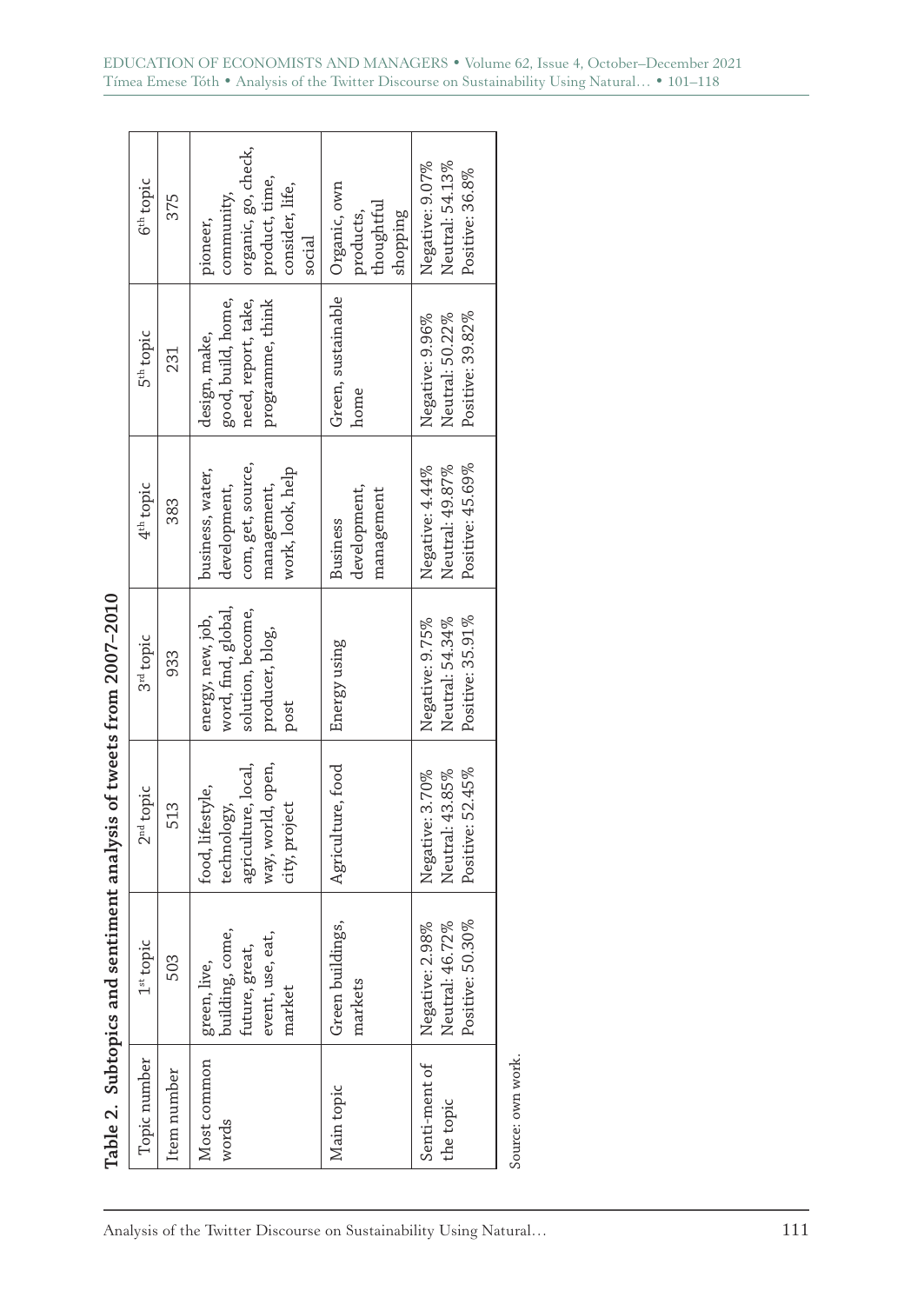| Topic number               | $1st$ topic                                                                         | $2nd$ topc                                                                             | 3 <sup>rd</sup> topic                                                           | $4th$ topic                                                                                             | $5th$ topic                                                                                   |
|----------------------------|-------------------------------------------------------------------------------------|----------------------------------------------------------------------------------------|---------------------------------------------------------------------------------|---------------------------------------------------------------------------------------------------------|-----------------------------------------------------------------------------------------------|
| Item number                | 5,328                                                                               | 4,594                                                                                  | 4,447                                                                           | 4,721                                                                                                   | 5,000                                                                                         |
| Most<br>common<br>words    | make,<br>environment,<br>goal, work, use,<br>way, thank,<br>good, solution,<br>live | development,<br>amp, need,<br>take, future,<br>late, build,<br>great, help,<br>seafood | green, energy,<br>global, water,<br>go, report,<br>step, city,<br>building, new | csr, change,<br>world,<br>target, new,<br>lead, think,<br>fashion,<br>today,<br>products_<br>mainstream | food,<br>business, get,<br>education,<br>cattle,<br>RTTC,19 job,<br>company,<br>travel, value |
| Main topic                 | Environtmental<br>solutions                                                         | Development<br>needs                                                                   | Greening,<br>development                                                        | Mindset                                                                                                 | Consumption,<br>travel                                                                        |
| Senti-ment of<br>the topic | Negative: 7.02%<br>Neutral: 44.01%<br>Positive: 48.97%                              | Negative:<br>8.16%<br>Neutral:<br>49.96%<br>Positive:<br>41.88%                        | Negative:<br>5.87%<br>Neutral:<br>46.32%<br>Positive:<br>47.81%                 | Negative:<br>7.46%<br>Neutral:<br>49.88%<br>Positive:<br>42.66%                                         | Negative:<br>6.5%<br>Neutral:<br>55.54%<br>Positive:<br>37.96%                                |

**Table 3. Subtopics and sentiment analysis of tweets from 2011–2015**

Source: own work.

In this case, the 3/4/5 topics are very close to each other, and their keywords include reflecting pairs of words, such as SCR (corporate social responsibility) or RTTC (responsible travel and tourism collective). Collective action and thinking are also reflected in the texts, which at this stage are mainly focused on the improvement of buildings and other areas, responsible travel, and the discovery of local values. More emphasis is given to reports on the environment, on specific objectives. Environmental and sustainability values are also infiltrating the life of companies and institutions, and consumption trends are also starting to shift towards more sustainable options. The period ends with the Paris Agreement, which further reinforces the importance of collective responsibility and global trends towards cooperation.

Taking sentiment into account, tweets with negative attitudes are also the smallest proportion, but the overall proportion is smaller than in the previous section. In two out of five cases, the majority of positive tweets outweigh the neutral ones, as can be seen in the case of the environmental solutions and the greening/ enhancement of buildings. The positive-neutral categories are also more distinct. The most negative topics are related to development and the most positive ones to environmental solutions.

<sup>&</sup>lt;sup>19</sup> RTTC stands for responsible travel and tourism collective.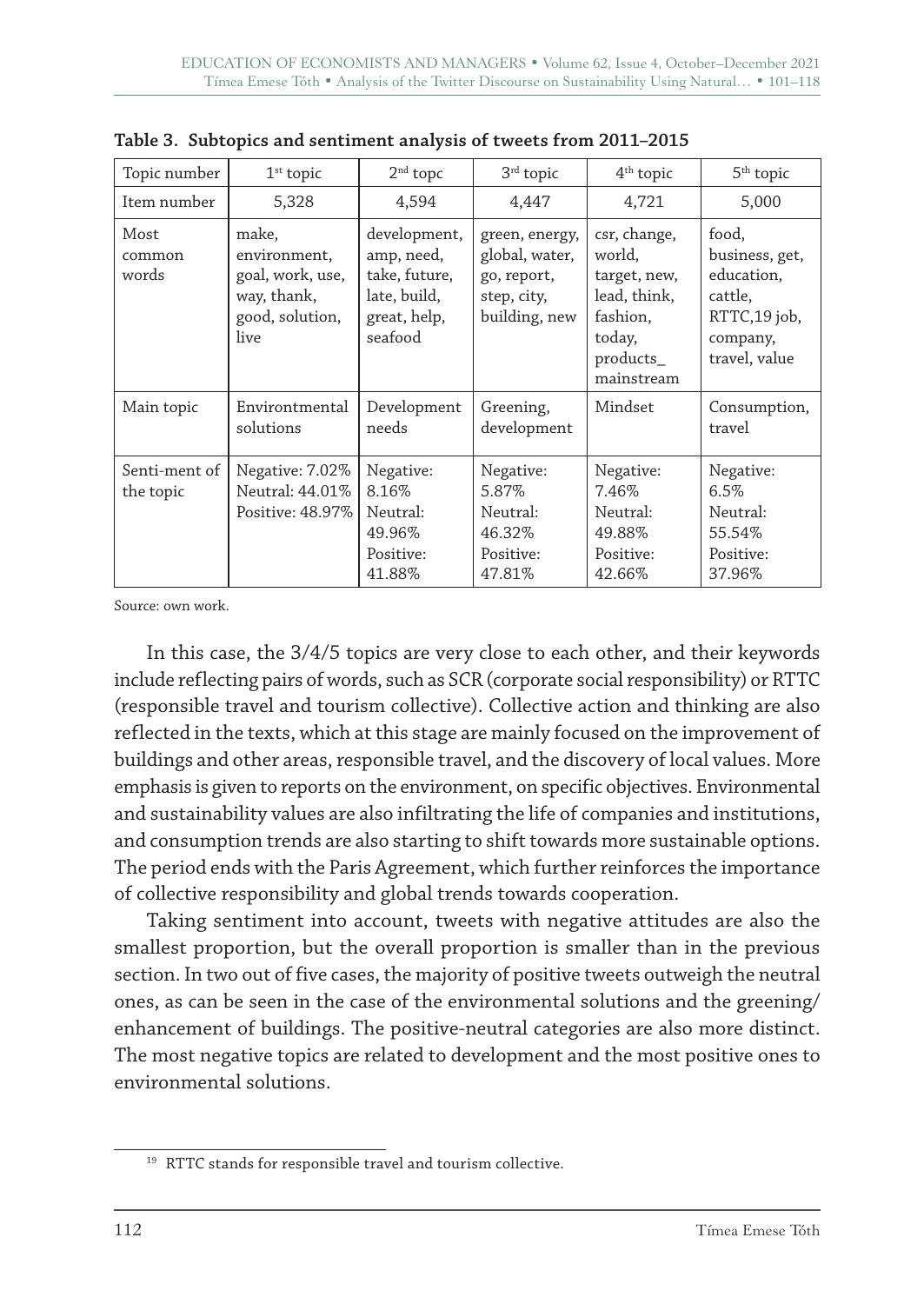#### **The third analysis phase (2016–2020)**

In this section, I examined a total of 33,464 tweets. I created 7 topics with an acceptable topic coherence of 0.42. The ten most frequent terms in the corpus are: **'make', 'solution', 'AMP', 'need', 'go', 'learn', 'would', 'think', 'development', 'future'**. These terms describe the phenomenon whereby environmentally conscious actors act with their own life path and future in mind and encourage others to do the same. This is also supported by the topics. The period covered is one in which people are beginning to realise that our lack of action on sustainability is putting our own future at risk. The proportions of sentiments across the whole period were **51.7% positive, 38.98% neutral and 9.32% negative**. As in the past, there are also some topics that are close to each other. There are two such groups: one is a group of 1–2 topics, the other is a grouping of 4/5/6/7 members.

Let us now pay more attention to the separate topic with 1,950 tweets. The importance of this topic lies in the fact that it summarises a hitherto unrepresented part of the environmental movement, namely ethical clothing and packaging and related issues. Its relevance is underlined by the renaissance of the second-hand clothing market, the thrift shop, observed in the last few years. There are more and more posts explaining that wearing second-hand goods is not about a lack of style, but about the fact that it is possible to dress in an environmentally responsible and fashionable way. The choice of apparel nowadays also takes into account the place of production, the use of water and organic ingredients.

Another major part of this is packaging. Consumers prefer environmentally friendly packaging (paper, glass, metal) or packaging-free alternatives to the plastic packaging they used to use, and not just in fashion. Importantly, this phase has seen the emergence of explicitly topical terms that have been identified by researchers as key concepts, such as 'climate change' or 'move the date', a key term in the movement to delay the Beyond Day. In addition, there are other topics related to food, environmental movements, economics, and mindsets. The most positive topics are those related to environmental communities and projects, and the most negative are those related to mindsets.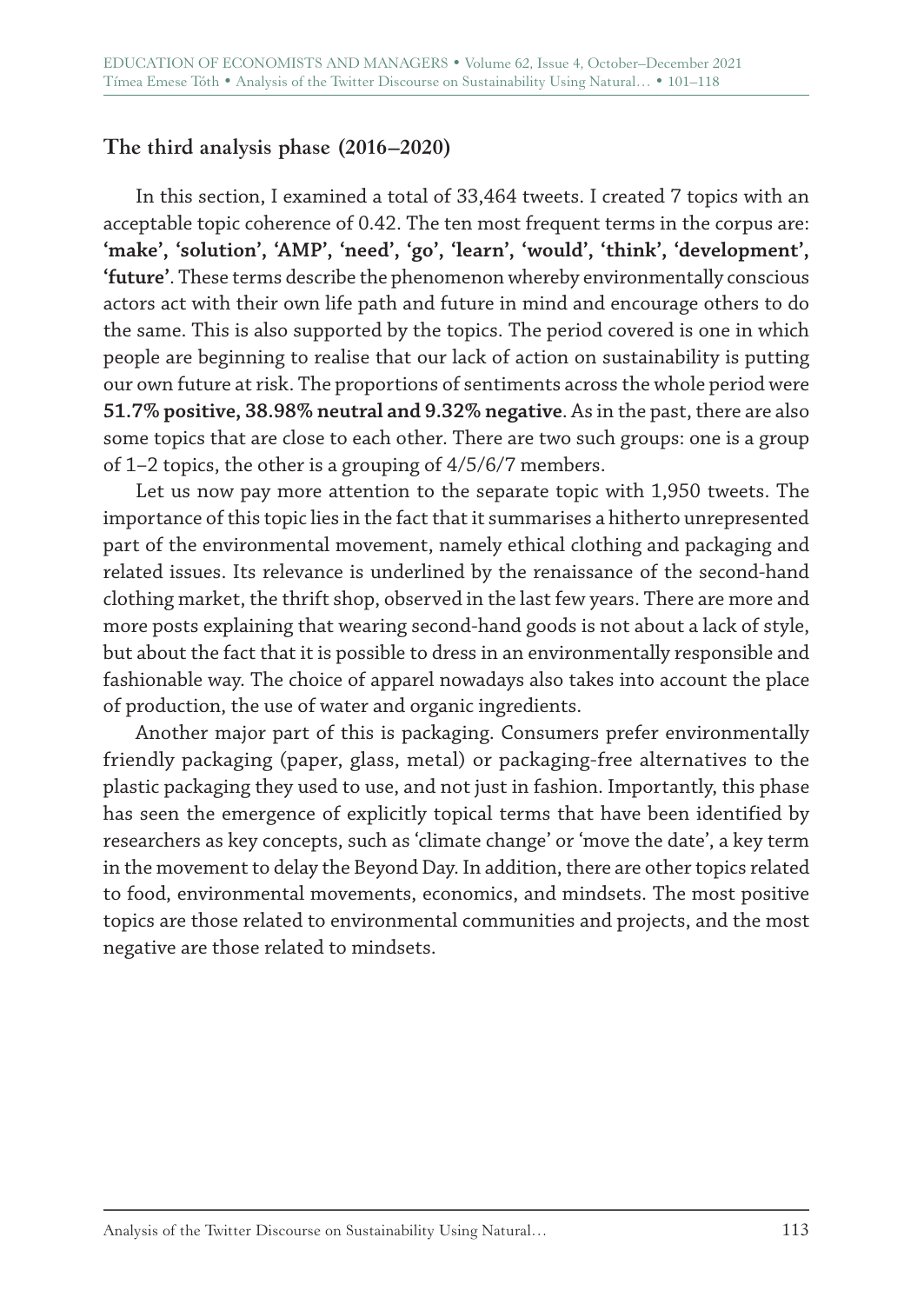|                                                                                                                                                                                                                                | 7 <sup>th</sup> topic<br>6 <sup>th</sup> topic | 1,287<br>1,113 | beautyofcarpet),<br>win, feed, learn,<br>(sweepstakes_<br>food, system,<br>production,<br>course<br>enter,<br>farm,<br>movethedate,<br>today, earth,<br>year, world,<br>day, planet,<br>resource,<br>together | Food, nutrition<br>Overshoot day                                      | Positive: 38.93%<br>Negative: 7.69%<br>Neutral: 53.38%<br>Negative:<br>Positive:               |
|--------------------------------------------------------------------------------------------------------------------------------------------------------------------------------------------------------------------------------|------------------------------------------------|----------------|---------------------------------------------------------------------------------------------------------------------------------------------------------------------------------------------------------------|-----------------------------------------------------------------------|------------------------------------------------------------------------------------------------|
|                                                                                                                                                                                                                                | 5 <sup>th</sup> topic                          | 1,773          | nature,<br>future, global,<br>development,<br>goal, pm_ist,<br>shri_discuss,<br>login_detail,<br>week, role,<br>economic                                                                                      | developement<br>economy,<br>Global                                    | Neutral:<br>58.31%<br>34.95%<br>6.74%<br>Negative: 4.91%<br>Neutral: 58.32%<br>Positive:36.77% |
|                                                                                                                                                                                                                                | 4 <sup>th</sup> topic                          | 1,950          | climate change,<br>energy, water,<br>reduce, plant,<br>power, clean,<br>farmer, tree<br>renewable,                                                                                                            | renewable<br>Climate<br>change,<br>energy                             | Negative:<br>Neutral:<br>Positive:<br>47.85%<br>42.51%<br>9.64%                                |
| n direction of the sense of the sense of the sense of the sense of the sense of the sense of the sense of the sense of the sense of the sense of the sense of the sense of the sense of the sense of the sense of the sense of | 3 <sup>rd</sup> topic                          | 2,646          | organic, live good<br>thank, live_good,<br>fashion, ethical,<br>check, product,<br>packaging,<br>available,                                                                                                   | environtmentally<br>Sustainable<br>packaging<br>conscious<br>fashion, | Positive: 54.91%<br>Negative: 5.82%<br>Neutral: 39.27%                                         |
|                                                                                                                                                                                                                                | 2 <sup>nd</sup> topic                          | 13,296         | environmental,<br>business, help,<br>amp, solution,<br>community,<br>new, build,<br>project<br>learn,                                                                                                         | Environmental<br>communities,<br>projects                             | Neutral: 39.1%<br>Negative:<br>Positive:<br>56.93%<br>3.97%                                    |
|                                                                                                                                                                                                                                | $1st$ topic                                    | 1,399          | good, get, work<br>go, would, way,<br>think, people,<br>need, make,                                                                                                                                           | Mindset                                                               | Negative:<br>Neutral:<br>Positive:<br>17.43%<br>30.75%<br>51.82%                               |
|                                                                                                                                                                                                                                | Topic number                                   | Item number    | Most common<br>words                                                                                                                                                                                          | Main topic                                                            | Sentiment of<br>the topic                                                                      |

| くくく くちく<br>í<br>l    |
|----------------------|
| ו<br>ו               |
|                      |
|                      |
|                      |
| í                    |
| ここす やう りょうこうりょう<br>i |
| İ                    |
| í                    |
| י האורה הוא ה        |
| י<br>גו<br>l<br>ı    |

Source: own work.

Source: own work.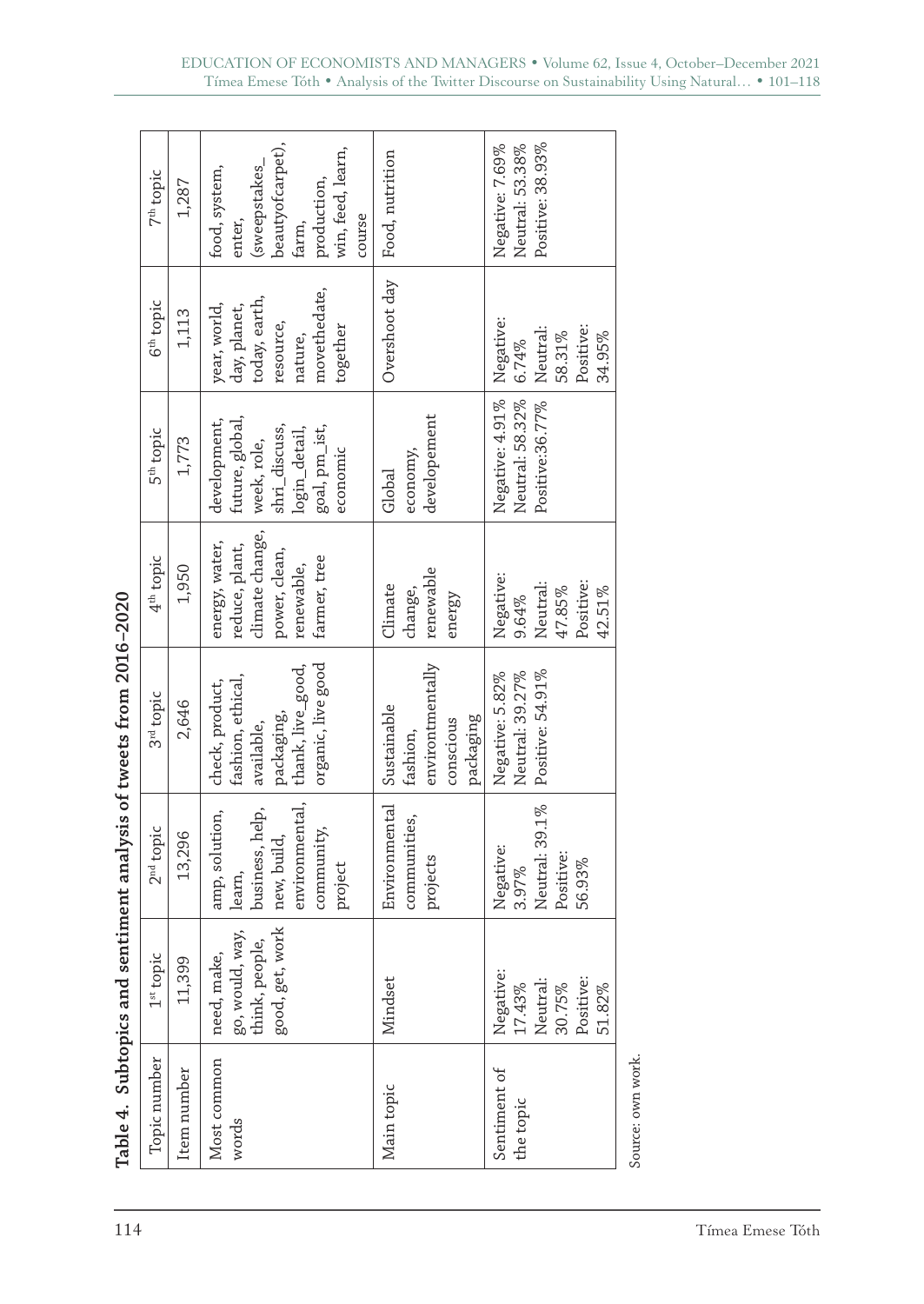## **Conclusion**

The aim of this paper was to map the environmental sustainability discourse on Twitter using two commonly used tools of natural language processing: topic modelling and sentiment analysis. The analysis dataset consisted of tweets that were posted on Earth Overshoot Day.

One of the methods used to carry out the research was topical modelling. In this thesis, a model with appropriate topical coherence was fitted to each of the three sub-databases. Based on the results, it can be said that the theme of the tweets is mostly focused on green economy, energy, and sustainable agriculture options for global issues. The texts dealing with issues at the individual level are organised around the themes of environmental communities, responsible product purchase and use, and mindsets. The other method used was sentiment analysis. By examining the sentiment of tweets it can be concluded that over time the sentiment of tweets undergoes a significant polarisation. The proportion of positive sentiments decreases by almost 10% and the proportion of negative sentiments increases by 3%. This is partly due to the worsening situation and partly due to the erosion of the positivist outlook on social media platforms. The most positive topics are about environmental communities, projects, and solutions, while the most negative ones are about development and mindsets. Unfortunately, the tweets under review do not deal at all or only sporadically with the situation of our salt and fresh waters, forests, air and chemical pollution, and biodiversity loss in general. The SDGs are numbered 6, 14, 15. So these are the areas where education is still needed, in addition to informing people as widely as possible about the interrelationships between the sub-areas. Emphasising the general context is also important because improvements in some areas, particularly technological ones, may reduce the threat of climate change but exacerbate other problems. What we clearly need now is to find comprehensive solutions together to protect our common future. In the future it would certainly be worthwhile to carry out similar research on other platforms, either by defining search terms more specifically or by selecting a longer, continuous period. It may also be interesting to repeat previous research while ensuring comparability.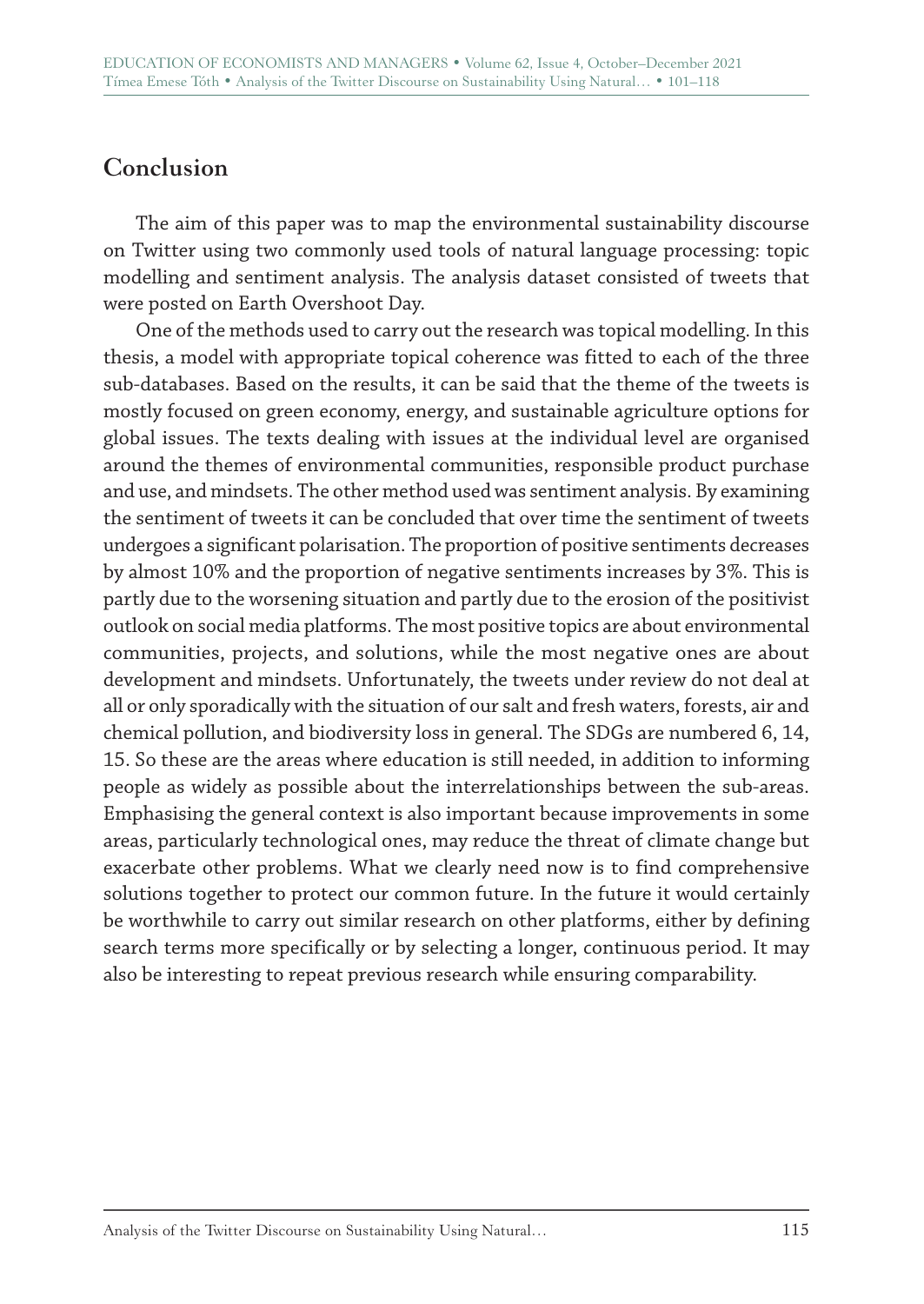## **Aknowledgements**

I would like to take this opportunity to thank my former supervisor, Márton Rakovics, without whom the basis for this work would not have been possible. I would also like to thank Renáta Németh, for her current professional support I cannot be grateful enough.

This paper also supported by the ÚNKP-21–3 New National Excellence Program of the Ministry for Innovation and Technology from the source of the National Research, Development and Innovation Fund and non-financed supported by NKFIH K-134428.

# **References**

- Attenborough, D., & Hughes, J. (2020). *A Life on Our Planet: My Witness Statement and a Vision for the Future*. London: Ebury Publishing.
- Alexandratos, N., & Bruinsma, J. (2012). *World agriculture towards 2030/2050: the 2012 revision*. ESA Working paper No. 12–03. Rome, FAO. Retrieved from: http:// www.fao.org/3/ap106e/ap106e.pdf (accessed: 29.03.2021).
- Ballestar, M.T., Cuerdo-Mir, M., & Freire-Rubio, M.T. (2020). The Concept of Sustainability on Social Media: A Social Listening Approach. *Sustainability*, 12(5), 2122. MDPI AG. http://dx.doi.org/10.3390/su12052122
- Blei, D.M., Ng, A.Y., & Jordan, M.I. (2003). Latent Dirichlet Allocation. *Journal of Machine Learning Research*, 3, 993–1022.
- Cody, E.M., Reagan, A.J., Mitchell, L., Dodds, P.S., & Danforth, C.M. (2015). Climate Change Sentiment on Twitter: An Unsolicited Public Opinion Poll. *PLoS ONE*, 10(8), e0136092. DOI:10.1371/journal.pone.0136092
- Dahal, B., Kumar, S.A. P., & Li, Z. (2019). Topic modelling and sentiment analysis of global climate change tweets. *Soc. Netw. Anal. Min.*, 9(24) https://doi.org/10.1007/ s13278-019-0568–8
- Dasgupta, P., & McKenzie, E. (2020). *The Dasgupta Review Independent Review on the Economics of Biodiversity Interim Report*. Retrieved from: https://assets.publishing. service.gov.uk/government/uploads/system/uploads/attachment\_data/file/882222/ The\_Economics\_of\_Biodiversity\_The\_Dasgupta\_Review\_Interim\_Report.pdf (accessed: 28.01.2021).
- Denny, M., & Spirling, A. (2018). Text Preprocessing or Unsupervised Learning: Why It Matters, When It Misleads, And What to Do About It. *Political Analysis*, 26(2), 168–189. DOI:10.1017/pan.2017.44
- Drews, S., & Miklós, A. (2016). Degrowth: A "Missile Word" That Backfires? *Ecological Economics*, 126, 182–187. DOI: 10.1016/j.ecolecon.2016.04.001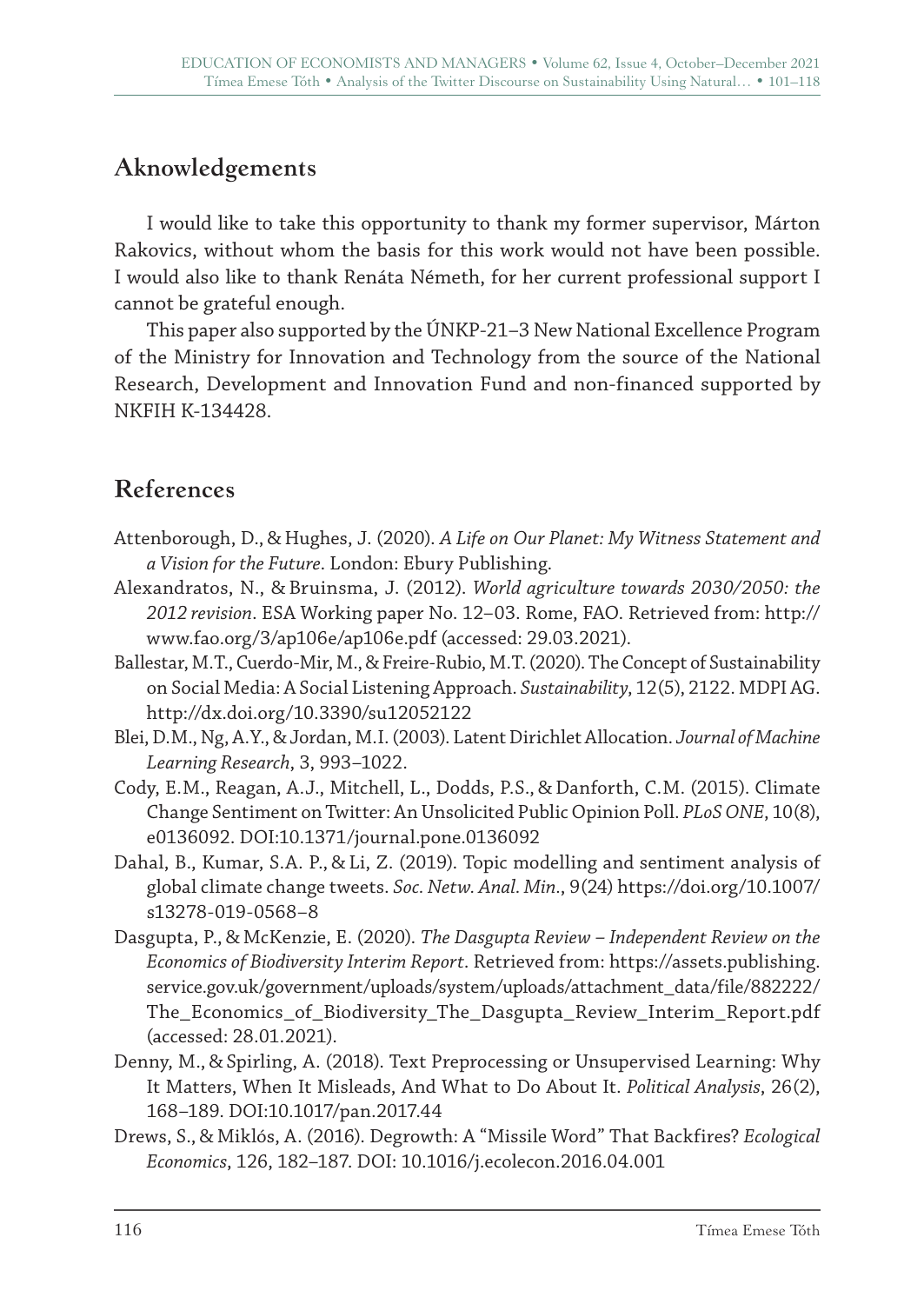- Drews, S., & Reese, G. (2018). "Degrowth" vs. Other Types of Growth: Labelling Affects Emotions but Not Attitudes". *Environmental Communication*, 12(6), 763–772. DOI: 10.1080/17524032.2018.1472127
- Evans, J.A., & Aceves, P. (2016). Machine translation: mining text for social theory. *Annu.Rev. Sociol.*, 42(1), 21–50. https://doi.org/10.1146/annurev-soc-081715–074206
- FABLE (2020). *Pathways to Sustainable Land-Use and Food Systems*. 2020 Report of the FABLE Consortium. Laxenburg and Paris: International Institute for Applied Systems Analysis (IIASA) and Sustainable Development Solutions Network (SDSN). https:// doi.org/10.22022/ESM/12-2020.16896
- Furman, E., Häyhä, T., & Hirvilammi, T. (2018) A future the planet can accommodate. *SKYKE&SITRA*, 2. ISBN: 978-952-11-4938-2. Retrieved from: https://helda.helsinki. fi/bitstream/handle/10138/235418/PB\_A-future-the-planet-can-accommodate. pdf?sequence=1 (accessed: 08.03.2021).
- Hutto, C.J., & Gilbert, E. (2015). VADER: *A Parsimonious Rule-based Model for Sentiment Analysis of Social Media Text*. Proceedings of the 8th International Conference on Weblogs and Social Media, ICWSM 2014.
- Intergovernmental Panel on Climate Change The Fifth and the Sixth Assessment Cycle (2020). Retrieved from: https://www.ipcc.ch/site/assets/uploads/2020/05/2020-AC6\_ en.pdf (accessed: 06.03.2021).
- Kirilenko, A.P., & Stepchenkova, S.O. (2014). Public microblogging on climate change: One Year off Twitter worldwide. *Global Environ. Change*. https://dx.doi.org/10.1016/j. gloenvcha.2014.02.008
- Németh, R., Katona, E.R., & Kmetty, Z. (2020). Az automatizált szövegelemzés perspektívája a társadalomtudományokban [Perspectives on automated text analysis in the social sciences]*. SZOCIOLÓGIAI SZEMLE*, 30(1), 44–62. ISSN 1216–2051.
- Nik-Bakht, M., & El-Diraby, T.E. (2016). Sus-tweet-ability: Exposing public communities perspective on sustainability of urban infrastructure through online social media. *International Journal of Human-Computer Studies*, 89, 54–72, ISSN 1071–5819. https:// doi.org/10.1016/j.ijhcs.2015.11.002
- Radi, S.A., & Shokouhyar, S. (2021). Toward consumer perception of cellphones sustainability: A social media analytics. *Sustainable Production and Consumption*, 25,217–233, ISSN 2352–5509. https://doi.org/10.1016/j.spc.2020.08.012
- Raworth, K. (2017). *Doughnut economics: seven ways to think like a 21st-century economist*. London: Random House.
- Rockström, J., & Klum, M. (2015). *Big world, small planet: Abundance within planetary boundaries*. USA: Yale University Press.
- Stevens, K., Kegelmeyer, P., Andrzejewski, D., & Buttler, D. (2012). *Exploring topic coherence over many models and many topics*. Proceedings of the 2012 Joint Conference on Empirical Methods in Natural Language Processing and Computational Natural Language Learning (EMNLP-CoNLL '12). Association for Computational Linguistics, USA, 952–961.